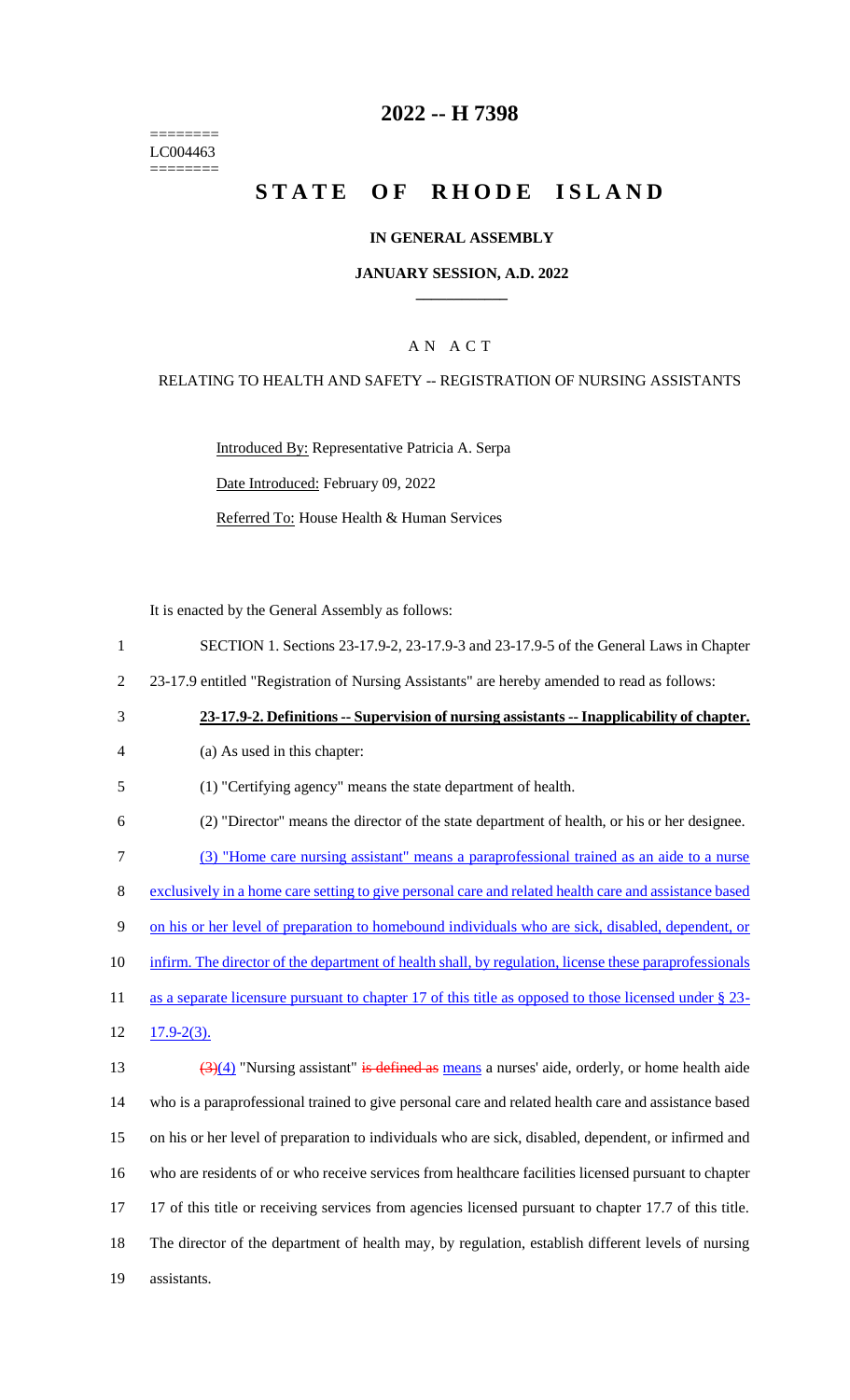(b) Nursing assistants shall be supervised by professional (registered nurses) and other appropriate professional members of a healthcare facility or physician.

 (c) Notwithstanding any provision of this chapter, nothing in this section shall apply to those persons designated solely as personal-care attendants, or programs established and administered for the purpose of providing personal-care-attendant service, established by chapter 8.1 of title 40.

 (d) No provision of this chapter shall apply to those persons who are actively matriculated in a bachelor of science in nursing, associate degree program in nursing, an accredited licensed practical nursing program, or registered nurse course of study in a national league for nursing accredited nursing program, provided those persons have completed a minimum of two (2) clinical courses and provided those individuals are supervised by a R.N.

 (e) No provision of this chapter or of the rules and regulations pertaining to Rhode Island certificates of registration for nursing assistants, medication aides, and the approval of nursing assistant and medication aide training programs, including the provisions related to medication aides, shall apply to those persons who are actively matriculated in a bachelor of science in nursing, associate degree program in nursing, an accredited licensed practical nursing program, or registered nurse course of study in a national league for nursing accredited nursing program; provided, those persons have completed a minimum of two (2) clinical courses and appropriate training in medication administration and provided those individuals are supervised by a registered nurse.

# **23-17.9-3. Training and competency evaluation program for levels of nursing**

#### **assistants.**

 Standards for training and/or competency evaluation programs for nursing assistants and exemptions for applicants from the requirements of training programs shall be consistent with federal statutory and regulatory requirements and shall be defined according to the rules and regulations promulgated by the department of health. The national standards pertaining to nursing 26 assistants, nurse aides home health aides, and the national home caring council or its succeeding 27 agency, (model curriculum and teaching guide for the instruction of homemaker-home health aide) and any other appropriate standards shall serve as guidelines in the development of regulatory standards for other levels of nursing assistants as determined by the director. The department may require a fee as set forth in § 23-1-54 as an application fee for biennial training and competency evaluation program certification.

#### **23-17.9-5. Qualifying examination.**

 Nursing assistants as defined in § 23-17.9-2 who are employed or have had experience as a nursing assistant prior to the enactment of this chapter, and the effective date of the regulations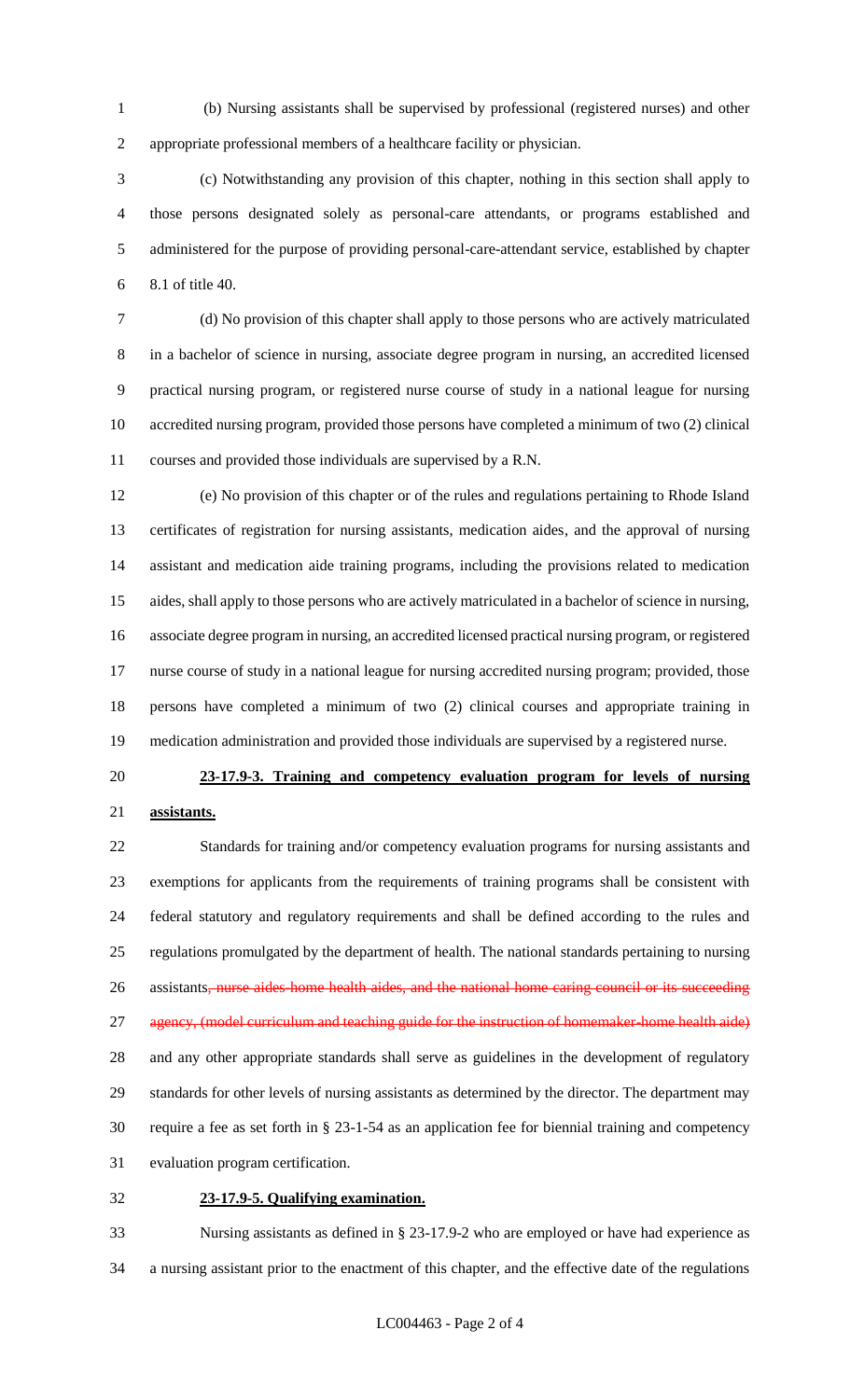promulgated in relation to this chapter, shall pass the appropriate level of examination administered 2 by the department approved by the director in lieu of the training program. Exempt from the qualifying examination are home health aides/homemakers who have successfully passed the qualifying examination and/or successfully completed an approved home health aide/homemaker program under the provisions of chapter 17.7 of this title and the regulations promulgated in relation 6 to that chapter. Also exempt Exempt from the qualifying examination are classes of individuals, regardless of employment setting, who are exempted from examination by federal statute or regulations and these exemptions shall be defined according to rules and regulations promulgated by the department of health. Successful completion of the qualifying examination and the provisions of this section shall be deemed satisfactory for employment as a nursing assistant. Unless exempted by rules and regulations promulgated by the department of health, each application must be submitted with a processing fee as set forth in § 23-1-54 to be paid by the employing facility or agency if the applicant has been continuously employed by the facility for six (6) months prior to the application or by another responsible party as defined in rules and regulations promulgated by the department of health consistent with federal statutory and/or regulatory requirements; but, if the applicant is unemployed, to be submitted by the applicant. If the applicant shall be continuously 17 employed by the same facility for six (6) months after the application, then the fee shall be directly refunded to the applicant by the facility or agency. If federal statutory or regulatory requirements mandate that the certifying agency conduct an examination of manual skills proficiency as a component of the examination process to meet minimal federal compliance, a manual skills proficiency examination may be required by rules and regulations promulgated by the department of health for all applicants not otherwise exempted from the examination requirements. If a manual skills proficiency examination is required to be conducted by the certifying agency as a component of the certifying examination, each application shall be accompanied by a fee as set forth in § 23- 1-54 to be paid by the employing facility or agency if the applicant has been continuously employed by the facility for six (6) months prior to the application or by another responsible party as defined in rules and regulations promulgated by the department of health consistent with federal statutory and/or regulatory requirements; but, if the applicant is unemployed, to be submitted by the applicant. If the applicant shall be continuously employed by the same facility for six (6) months after the application, then the fee shall be directly refunded on a pro rata basis between months six (6) and twelve (12) to the applicant by the facility or agency.

- 
- SECTION 2. This act shall take effect upon passage.

#### ======== LC004463 ========